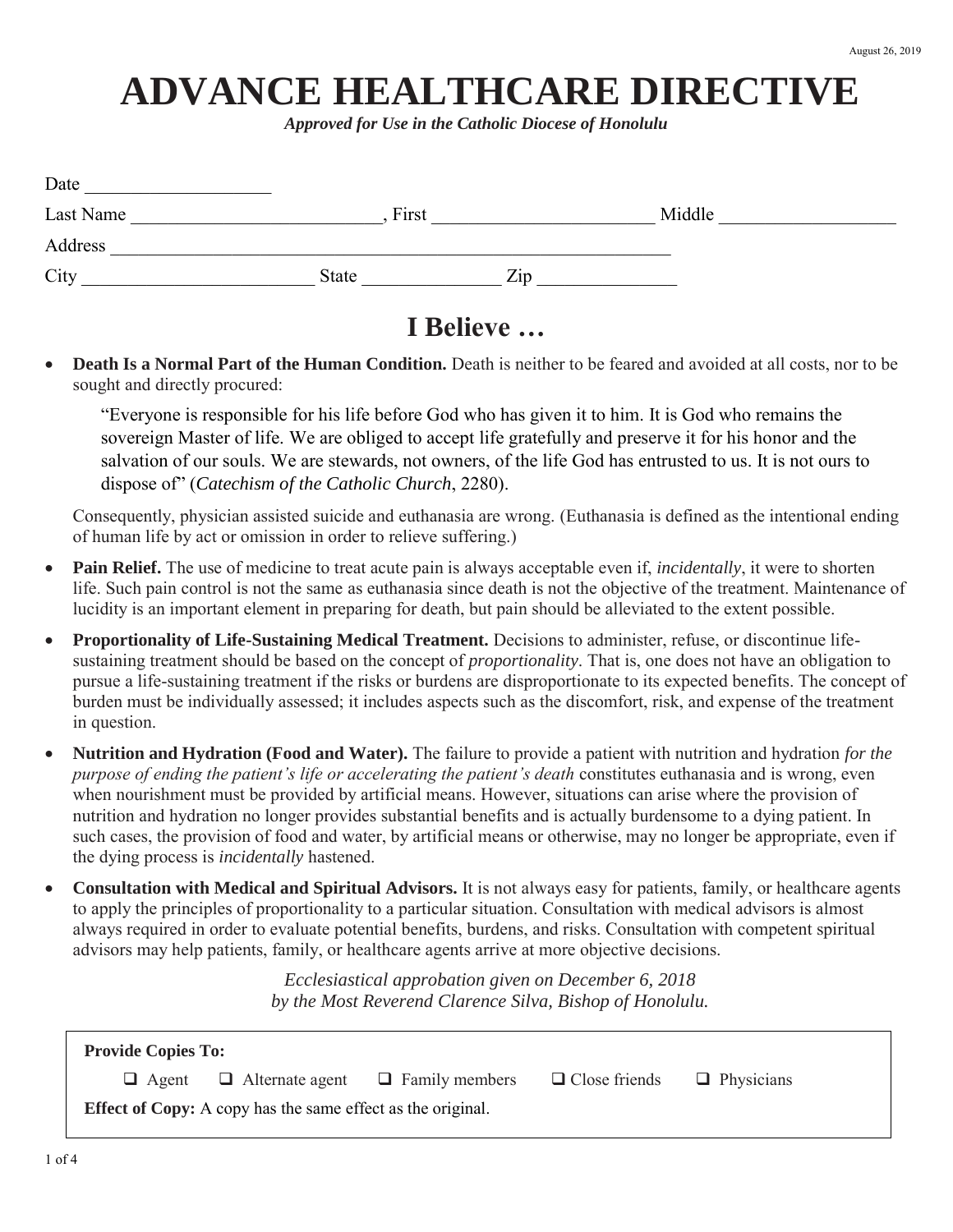## **Part 1 – POWER OF ATTORNEY FOR HEALTHCARE**

|                                        | 1.1 Primary Appointment. I,<br>individual as my agent to make healthcare decisions for me:                                  |      |                | , hereby designate the following |
|----------------------------------------|-----------------------------------------------------------------------------------------------------------------------------|------|----------------|----------------------------------|
| Print Name                             |                                                                                                                             |      | Relationship   |                                  |
|                                        |                                                                                                                             |      | City State Zip |                                  |
| Home Phone                             | Work Phone                                                                                                                  |      | Cell Phone     |                                  |
| Email Address                          |                                                                                                                             |      |                |                                  |
| me, I designate as my alternate agent: | 1.2 Alternate Agent Appointment. If my agent is not willing, able, or reasonably available to make healthcare decisions for |      |                |                                  |
|                                        | Print Name                                                                                                                  |      | Relationship   |                                  |
| Address                                |                                                                                                                             | City | <b>State</b>   | $\mathsf{Zip}$                   |
| Home Phone                             | Work Phone                                                                                                                  |      | Cell Phone     |                                  |

Email Address \_\_\_\_\_\_\_\_\_\_\_\_\_\_\_\_\_\_\_\_\_\_\_\_\_\_\_\_\_\_\_\_\_\_\_\_\_\_

1.3 **Agent's Authority.** My agent is authorized to make all healthcare decisions for me, including decisions to provide, withhold or withdraw medical treatment to keep me alive, *except as I state in Part 2 below***.** I have discussed my wishes with my agent and my agent shall make healthcare decisions for me in accordance with my best interests and wishes so far as they are known. My agent shall consider my personal values, especially those stated above. If a guardian of my person needs to be appointed for me by a court, I nominate my agent.

I also retain the right to make my own decisions about health care and can revoke my agent's authority at any time as long as I have mental capacity.

#### 1.4 **When Agent's Authority Becomes Effective.** Check (a) or (b).

\_\_\_\_\_ (a) My agent's authority to make healthcare decisions for me takes effect immediately.

\_\_\_\_\_ (b) My agent's authority only becomes effective when my primary physician determines that I am unable to make healthcare decisions.

1.5 **HIPAA Disclosure Authorization.** By signing this Advance Healthcare Directive, I specifically empower and authorize my physician, as well as any hospital or other healthcare provider of any kind to release any and all medical records to my healthcare agent or my healthcare agent's designee. Further, I waive any liability on the part of any physician, hospital, or other healthcare provider who releases any and all of my medical records to my healthcare agent or to another person or entity pursuant to my healthcare agent's direction.

- The protected medical information to be disclosed includes my entire medical record for all dates of service.
- The purposes of use and disclosure of my protected medical information include my medical treatment as well as for legal purposes and to carry out my request that my protected medical information be disclosed to my healthcare agents.
- I understand that a reasonable fee may be charged for duplication of records and that an estimate of those charges will be provided upon request prior to duplication.
- This authorization is voluntary. I understand that healthcare providers and health plans will not condition my treatment, payment, enrollment, or eligibility for benefits on the signing of this authorization except as allowed by law.
- I understand that I may revoke this authorization by notifying healthcare providers and health plans, in writing, of my revocation. I understand that the revocation will not apply to any information that is already released or used in reliance on this authorization, and that there may be other legal restrictions on my ability to revoke this authorization. I understand that the revocation will not apply if the authorization was obtained as a condition of obtaining insurance coverage, when the law provides my insurer with the right to contest a claim under my policy or my policy itself.
- I understand that the health information released under this authorization may be re-disclosed by the recipient and may no longer be protected under applicable federal and state privacy laws and regulations.
- I release my healthcare providers and health plans from all liability and claims whatsoever pertaining to the disclosure of information contained in the records released pursuant to this authorization.
- This authorization shall be effective until two years after my death unless I revoke it in the meantime.
- I specifically authorize the release of the following information, should it be in my medical record: information concerning or relating to Acquired Immune Deficiency Syndrome (AIDS) or HIV, alcohol and/or drug abuse treatment, or behavioral or mental health services.

This authorization is effective immediately and, notwithstanding the provision of Section 1.4 above, are not contingent on my own inability to make healthcare decisions.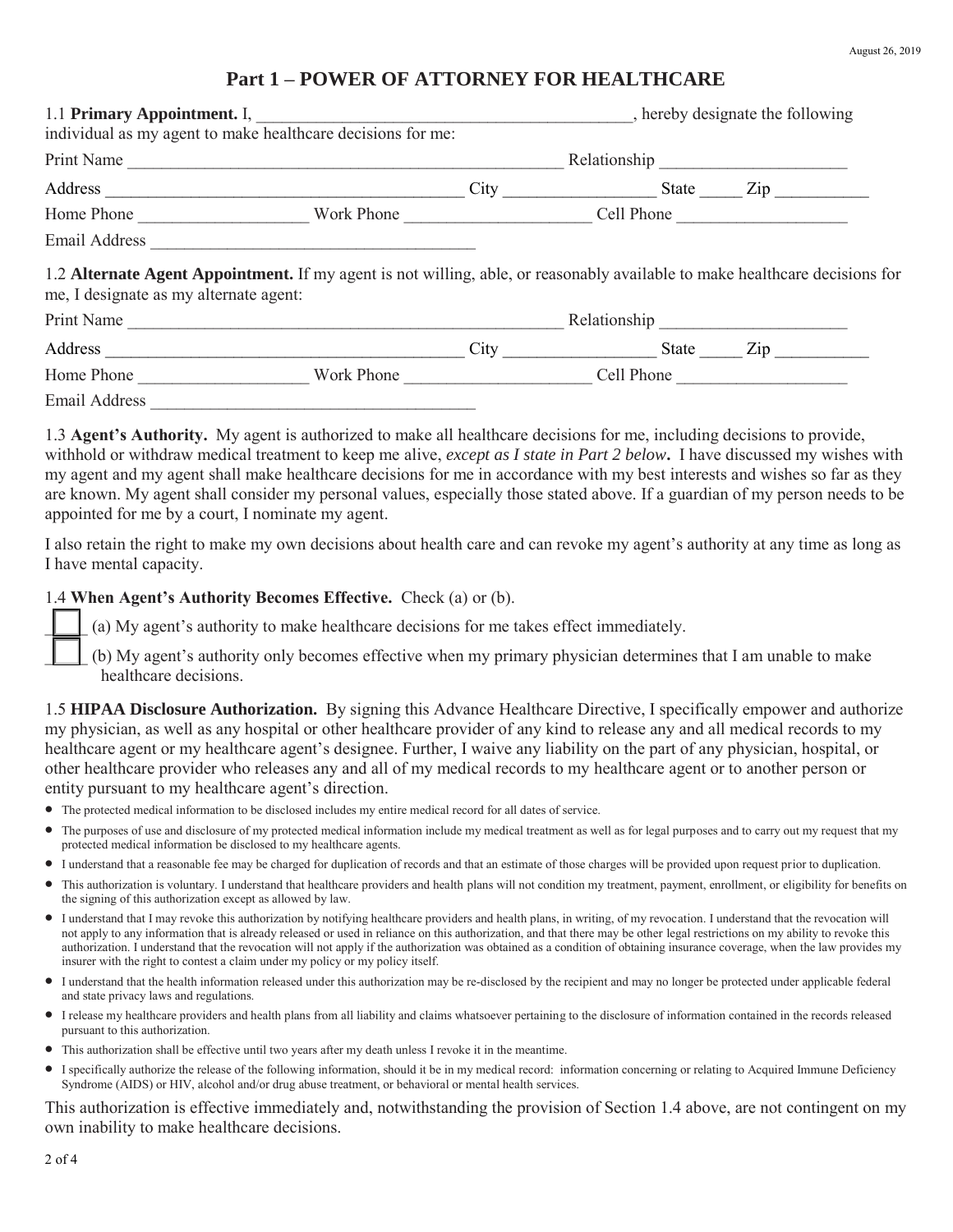## **Part 2 – INSTRUCTIONS FOR HEALTHCARE**

### 2.1 **Healthcare Decisions Should Be Consistent with Catholic Teaching.** I,

direct that any decision concerning my healthcare should be consistent with relevant teachings of the Catholic Church. Those teachings are summarized on the first page of this Advance Healthcare Directive.

2.2 **End-Of-Life Decisions.** It is impossible to adequately anticipate all the considerations which must be weighed at the time when a decision concerning life-sustaining treatment is to be made. Therefore, if I have appointed an agent in Part 1 above. I have full confidence in the judgment of that person, and I request that my healthcare providers follow his or her instructions.

 $\_$  $\_$  $\_$ \_\_\_\_\_\_\_\_\_\_\_\_\_\_\_\_\_\_\_\_\_\_\_\_\_\_\_\_\_\_\_\_\_\_\_\_\_\_\_\_\_\_\_\_\_\_\_\_\_\_\_\_\_\_\_\_\_\_\_\_\_\_\_\_\_\_\_\_\_\_\_\_\_\_\_\_\_\_\_\_\_\_\_\_\_\_\_\_\_\_\_\_\_\_\_\_\_\_\_\_ \_\_\_\_\_\_\_\_\_\_\_\_\_\_\_\_\_\_\_\_\_\_\_\_\_\_\_\_\_\_\_\_\_\_\_\_\_\_\_\_\_\_\_\_\_\_\_\_\_\_\_\_\_\_\_\_\_\_\_\_\_\_\_\_\_\_\_\_\_\_\_\_\_\_\_\_\_\_\_\_\_\_\_\_\_\_\_\_\_\_\_\_\_\_\_\_\_\_\_\_  $\_$  $\_$ 

2.3 **What Is Important to Me** *(optional).* The things that I value and that make life worth living (for example, attending family gatherings, going to church, seeing friends, engaging in favorite activities, hobbies, pets):

*Number of \_\_\_ Additional page(s) attached* 

2.4 **Specific Instructions** *(optional).* The following lines may be used to set forth any further directions, limitations, or statements concerning healthcare, treatment, services and procedures, especially in relation to prolonging my life:

 $\_$ \_\_\_\_\_\_\_\_\_\_\_\_\_\_\_\_\_\_\_\_\_\_\_\_\_\_\_\_\_\_\_\_\_\_\_\_\_\_\_\_\_\_\_\_\_\_\_\_\_\_\_\_\_\_\_\_\_\_\_\_\_\_\_\_\_\_\_\_\_\_\_\_\_\_\_\_\_\_\_\_\_\_\_\_\_\_\_\_\_\_\_\_\_\_\_\_\_\_\_\_ \_\_\_\_\_\_\_\_\_\_\_\_\_\_\_\_\_\_\_\_\_\_\_\_\_\_\_\_\_\_\_\_\_\_\_\_\_\_\_\_\_\_\_\_\_\_\_\_\_\_\_\_\_\_\_\_\_\_\_\_\_\_\_\_\_\_\_\_\_\_\_\_\_\_\_\_\_\_\_\_\_\_\_\_\_\_\_\_\_\_\_\_\_\_\_\_\_\_\_\_  $\_$  $\_$ \_\_\_\_\_\_\_\_\_\_\_\_\_\_\_\_\_\_\_\_\_\_\_\_\_\_\_\_\_\_\_\_\_\_\_\_\_\_\_\_\_\_\_\_\_\_\_\_\_\_\_\_\_\_\_\_\_\_\_\_\_\_\_\_\_\_\_\_\_\_\_\_\_\_\_\_\_\_\_\_\_\_\_\_\_\_\_\_\_\_\_\_\_\_\_\_\_\_\_\_  $\_$  $\_$ 

*Number of \_\_\_ Additional page(s) attached* 

## **Part 3 – ORGAN DONATION**

\_\_\_\_\_\_\_\_\_\_\_\_\_\_\_\_\_\_\_\_\_\_\_\_\_\_\_\_\_\_\_\_\_\_\_\_\_\_\_\_\_\_\_\_\_\_\_\_\_\_\_\_\_\_\_\_\_\_\_\_\_\_\_\_\_\_\_\_\_\_\_\_\_\_\_\_\_\_\_\_\_\_\_\_\_\_\_\_\_\_\_\_\_\_ \_\_\_\_\_\_\_\_\_\_\_\_\_\_\_\_\_\_\_\_\_\_\_\_\_\_\_\_\_\_\_\_\_\_\_\_\_\_\_\_\_\_\_\_\_\_\_\_\_\_\_\_\_\_\_\_\_\_\_\_\_\_\_\_\_\_\_\_\_\_\_\_\_\_\_\_\_\_\_\_\_\_\_\_\_\_\_\_\_\_\_\_\_\_ \_\_\_\_\_\_\_\_\_\_\_\_\_\_\_\_\_\_\_\_\_\_\_\_\_\_\_\_\_\_\_\_\_\_\_\_\_\_\_\_\_\_\_\_\_\_\_\_\_\_\_\_\_\_\_\_\_\_\_\_\_\_\_\_\_\_\_\_\_\_\_\_\_\_\_\_\_\_\_\_\_\_\_\_\_\_\_\_\_\_\_\_\_\_

#### 3.1 **Donation of Organs** *(optional).*

The agent designated in this document has the authority to make anatomical gifts unless contrary intentions have been expressed. In order to clearly express your intentions, check (a), (b), or (c) and use blank spaces for any limitations:

\_\_\_ (a) I do not wish to donate any of my organs, tissues or parts upon my death.

\_\_\_ (b) I give any needed organs, tissues, or parts.

\_\_\_ (c) My gift is limited to the following organs, tissues or parts only:

My gift is for the following purposes (cross out any of the following you do not want):